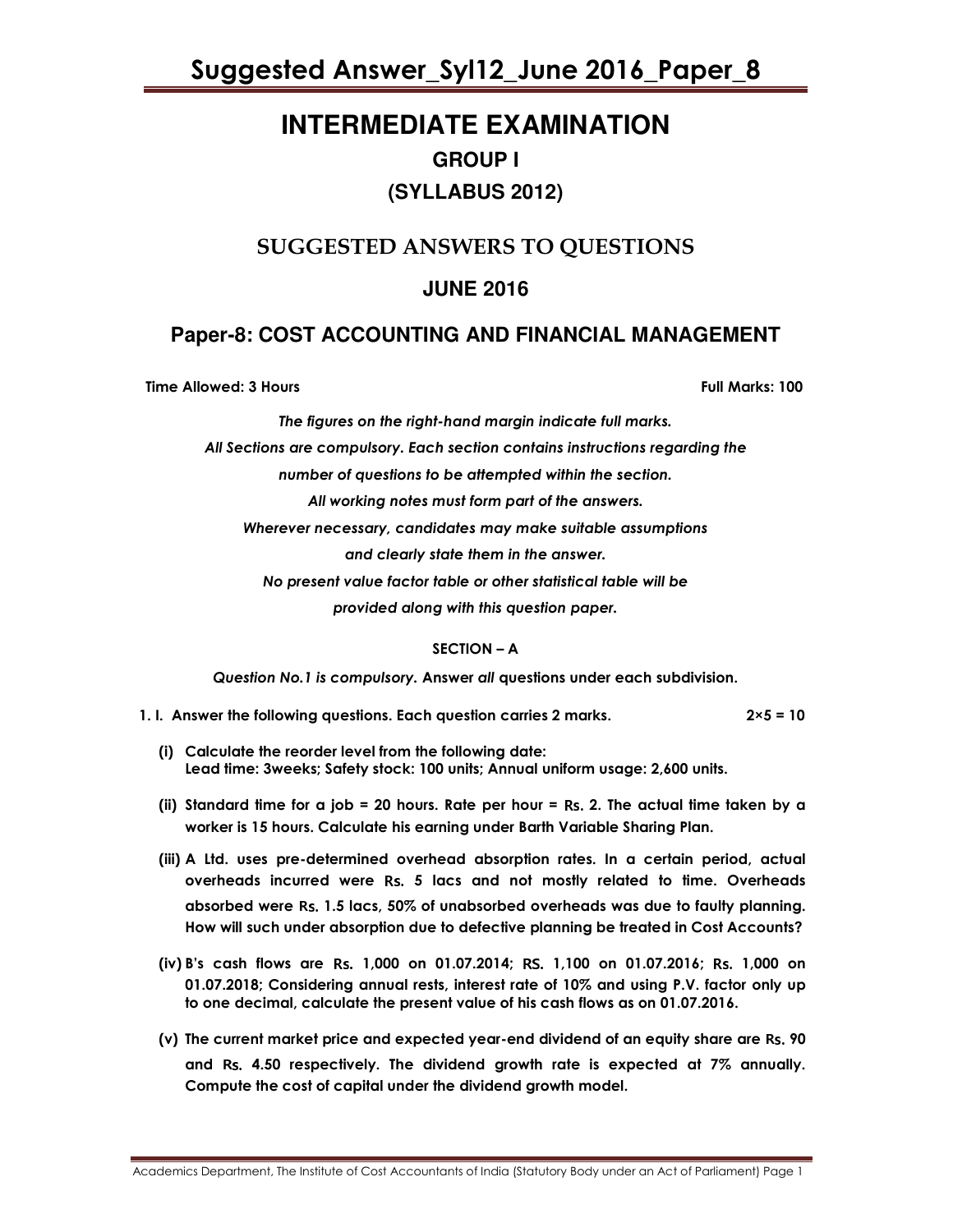- II. State whether the following are true or false: (Legibly write only the question Roman numeral and whether true or false).  $1 \times 5 = 5$
- (vi) When under absorption of overheads is corrected by applying supplementary rates, there is no impact in the current period profits due to under absorption as it is corrected and all overheads are charged in the current period.
- (vii)Marginal cost per unit remains constant irrespective of the number of units produced within the normal output level.
- (viii) Companies P and Q are competitors for product PQ. P has a higher degree of operating leverage than Q. if demand for PQ decreases, profits of Q will decrease at a slower rate than P.
- (ix) The internal rate of return (IRR) assumes that cash flows are reinvested at the firm's cost of capital.
- (x) M Ltd. provides free service for its cars for the first year of purchase. The cost of this service for M. Ltd. is treated as selling and distribution overhead.
- III. Fill in the blanks (Legibly write only the question Roman numeral and the content filling the blanks):  $1\times 5 = 5$ 
	- (xi) In a certain factory, normal capacity was 50000 units. Actual capacity utilization was 52000 units. Fixed production overheads should be absorbed based on \_\_\_\_\_\_\_\_\_\_\_ capacity.
	- (xii)X factory outsources the manufacture of a major component to a contractor. The transportation of the component of X factory's premises is borne by X. This transportation cost will be treated as \_\_\_\_\_\_\_\_\_\_\_\_\_\_\_\_ cost (give the element of cost).
- (xiii) In the \_\_\_\_\_\_\_\_\_\_\_\_\_\_ method of pricing material issues, where the prices are falling, profits will rise.

 $(xiv)$  In India, commercial papers can be issued in multiples of Rs.

- (xv) \_\_\_\_\_\_\_\_\_\_\_\_\_\_\_\_\_\_\_\_ are the rules applied by a country to domestic regulations to promote foreign investment.
- IV. Match the following (You may opt to write the Roman numeral and the matched alphabet instead of copying contents into the answer books):  $1 \times 5 = 5$

| (xvi)   | <b>Normal Waste</b>                                                | a) | Credit facility is up to 80% of bill<br>value       |
|---------|--------------------------------------------------------------------|----|-----------------------------------------------------|
| (xvii)  | <b>Salaries of directors</b>                                       | b) | Credit facility is higher than 80% of<br>bill value |
| (xviii) | Cost of new spare net of cost of $ c $<br>reconditioning old spare |    | Absorbed in cost of production                      |
| (xix)   | Factoring                                                          | d) | <b>CAS-11</b>                                       |
| (xx)    | Forfaiting                                                         | e) | <b>CAS-12</b>                                       |

### Answers:

I.

- (i) Re-order Level = Safety Stock + lead time consumption
	- $=$  Units (2600/52)  $\times$  3 + 100
	- $=$  Units 150 + 100 = 250 units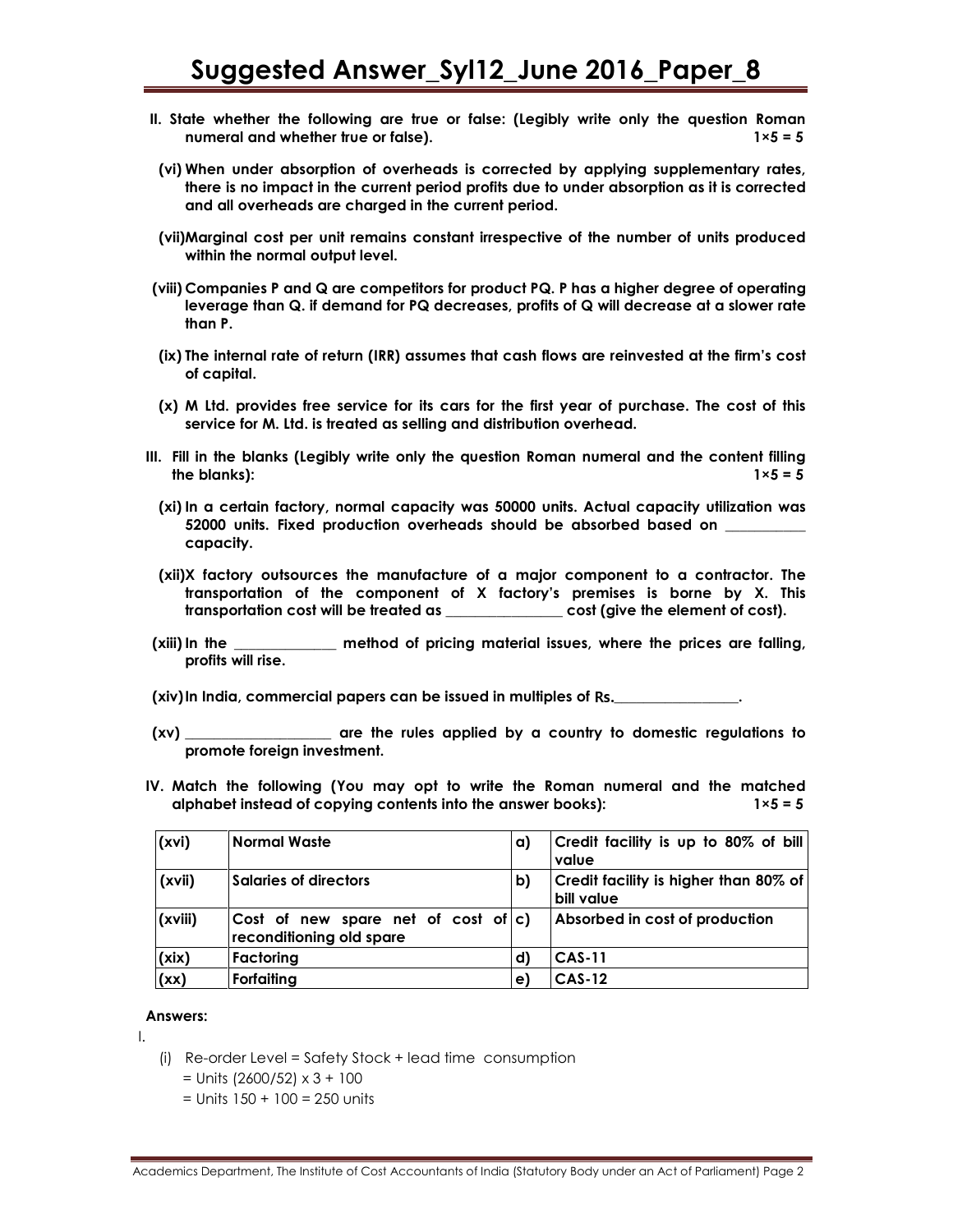(ii) Total Earnings under Barth Variable Sharing Plan

=Rate per Hour  $\times \sqrt{Standard\; Hours} \times Actual\; Hours\; taken$ = Rs. 2  $\times \sqrt{20 \times 15}$  = Rs. 2  $\times$  17.321 = Rs. 34.64

- (iii) Overheads under absorbed, whether due to faulty planning or otherwise, if considerable, have to be adjusted to cost of sale, WIP and Finished Goods by using a supplementary rate.
	- (Candidates need not show the correct amount of overheads due to faulty planning. Figures are given with adequate information to understand that the amount under absorbed is considerable.)
- (iv) P.V. on 1.7.2016 =Rs.  $[(1.2 \times 1.000) + (0.8 \times 1.000) + (1 \times 1.100)] =$  Rs. 3.100 or Simply, Rs.  $(1,000 + 1,000 + 1,100) =$  Rs. 3,100
	- (Since the Cash Flows are equidistant and equal from the date of P.V., the undiscounted Cash Flows may be added. Alternatively, a student can do the above usual working.)

 **Note: If students take more than one decimal point (though Question States one decimal), the figures would be Rs.(1,210 + 826 +1,100 = 3,136). The concept being correct one mark may be awarded.** 

(v) Cost of equity =  $k_e = [(D_1/P_0) + g] = [(4.5/90) + .07 = .12 = 12\%].$ 

### **Or- Alternative Presentation:**

 $P_0 = [D_1/(k_e - g)]$  or 90 = [4.5/ (k<sub>e</sub> -0.07)] or 90 k<sub>e</sub> -6.3 = 4.5 or, 90 k<sub>e</sub> = 4.5 + 6.3 = 10.8  $\therefore$  k<sub>e</sub> = 0.12 or 12%

- II.
- (vi) False. (By using supplementary rates, some portion of the under absorption gets loaded onto the finished goods and WIP inventory –c/f to the next year.)
- (vii) True. (Marginal Cost increases with output, but is constant per unit of output.)
- (viii) True. (A higher leverage means faster increase in both profits and losses. Hence P's losses will increase faster, or profits will decrease faster.)
- (ix) False. (The IRR assumes that Cash Flows are reinvested at the IRR)
- (x) True. (This is part of after sales service.)

III.

- (xi) Actual capacity (whichever is higher should be the base)
- (xii) Material Cost. (the component is a material element; landed cost of the material as per CAS for material cost)
- (xiii) LIFO (Last prices will be lower; issues priced at lower cost will result in lower consumption value and hence increased profits)
- (xiv) 5 lacs
- (xv)TRIMS (Trade Related Investment Measures)

| (xvi)   | Normal Waste                                                       | $\mathsf{C}$ | Absorbed in cost of production                      |
|---------|--------------------------------------------------------------------|--------------|-----------------------------------------------------|
| (xvii)  | Salaries of directors                                              | d)           | $CAS-11$                                            |
| (xviii) | Cost of new spare net of cost of $ e $<br>reconditioning old spare |              | $CAS-12$                                            |
| (xix)   | Factoring                                                          | a)           | Credit facility is up to 80% of bill<br>value       |
| (xx)    | Forfaiting                                                         | b)           | Credit facility is higher than 80% of<br>bill value |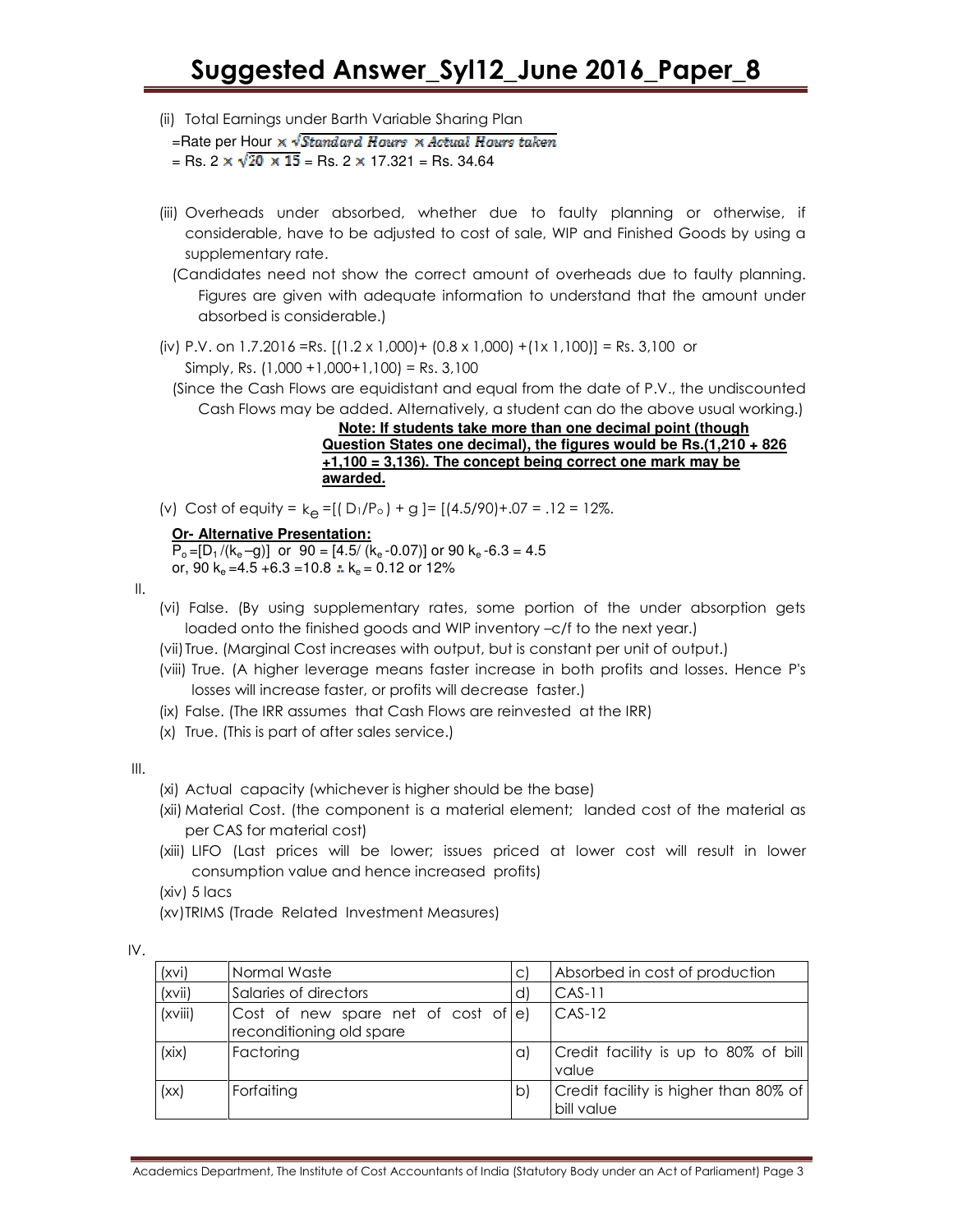### SECTION – B Answer any three questions from question numbers 2, 3, 4 and 5. Each question carries 15 marks.

2. (a) The following information is available to Z Ltd. for the Financial Year ending  $31st$  March, 2016:

| <b>Particulars</b>                                 | Rs.       |
|----------------------------------------------------|-----------|
| <b>Direct Material</b>                             | 3,45,000  |
| <b>Direct Wages</b>                                | 3,90,000  |
| <b>Production Overheads (75% variable)</b>         | 2,40,000  |
| <b>Administration Overheads (75% fixed)</b>        | 1,20,000  |
| Selling and Distribution Overheads (50% fixed)     | 1,60,000  |
| <b>Sales - 10000 units</b>                         | 15,50,000 |
| <b>Opening Stock - Nil</b>                         |           |
| <b>Closing Stock - Finished Goods - 5000 Units</b> |           |
| No WIP (Opening/ Closing)                          |           |

For the year 2016-17, it is estimated that:

(i) Output will increase by one-third; Sales quantity will increase by 50% by incurring additional advertisement expenses of Rs.1,45,200.

Assume that opening stock is first sold before using the current year's output.

- (ii) Material prices will increase by 5%.
- (iii) Wage rate will increase by 5% while overall direct labour efficiency will decrease by 4%.
- (iv) The variable overheads will be at the same unit rates as last year.
- (v) Fixed production overheads will increase by 25%.
- (vi) Assume that production and sales units were achieved as per budget last year and will be achieved as per estimate this year also.
- (vii)The company will revise its selling price in 2016-17 to Rs.125 per unit. This same selling price will hold for the units sold from the opening stock also.

You are required to prepare a statement showing cost of sales and sales and profit giving effect to the above for the financial year 2016-17. 10

(b) The following items appear in the records of Care Ltd. Compute the amount you would consider under material cost as per CAS-6.

| <b>Import Duty</b>                                                                           | 20,000   |
|----------------------------------------------------------------------------------------------|----------|
| Insurance                                                                                    | 15,000   |
| Labour on self-manufactured primary packing containers                                       | 20,000   |
| Factory overheads on self-manufactured packing containers                                    | 25,000   |
| Trade discount on purchase of raw material (Purchase was recorded<br>excluding the discount) | 45,000   |
| CENVAT credit refundable                                                                     | 20,000   |
| Subsidy received from the Govt. for using pollution-free material                            | 8,000    |
| Subsidy received for generating wind energy                                                  | 12,000   |
| <b>Purchase Price</b>                                                                        | 8,00,000 |
|                                                                                              | 5        |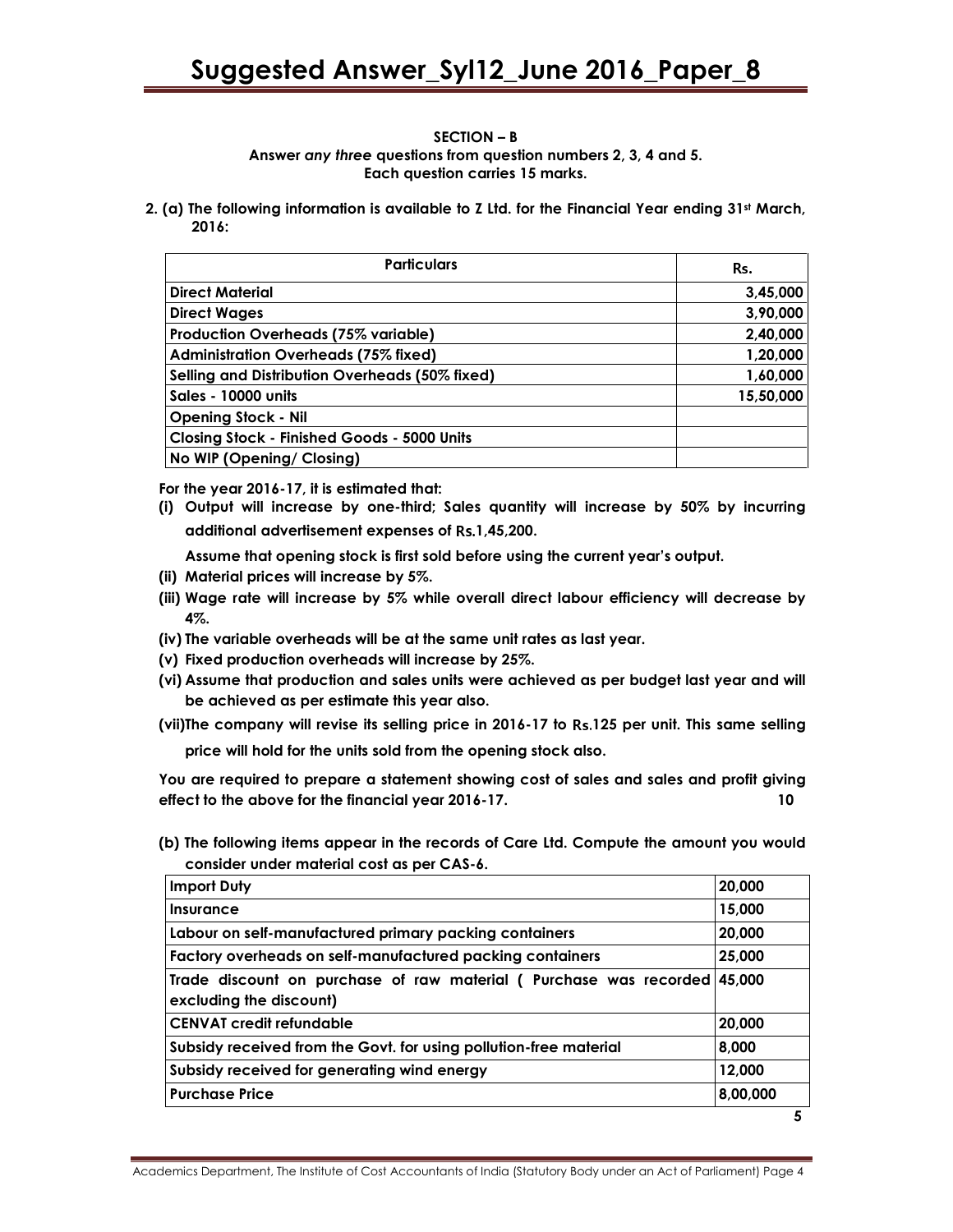### Answers:

(a) Statement of Cost of Sales, Sales and Profit as under:

|                           |        | 2015-16        |           | 2016-17 |                 |           |  |
|---------------------------|--------|----------------|-----------|---------|-----------------|-----------|--|
|                           | Unit   | Per unit       | Amount    | Unit    | <b>Per Unit</b> | Amount    |  |
|                           |        |                | (Rs.)     |         |                 | (Rs.)     |  |
| <b>Direct Material</b>    | 15,000 | 23             | 3,45,000  | 20,000  | $24.15*$        | 4,83,000  |  |
| Direct Wages              | 15,000 | 26             | 3,90,000  |         | 28.4375**       | 5,68,750  |  |
| <b>Prime Cost</b>         |        | 49             | 7,35,000  |         | 52.5875         | 10,51,750 |  |
| Add: Production OH        |        |                |           |         |                 |           |  |
| 75% Variable              |        | 12             | 1,80,000  |         | 12              | 2,40,000  |  |
| 25% Fixed                 |        | 4              | 60,000    |         | .5              | 75,000    |  |
| <b>Factory/Work Cost</b>  |        | 65             | 9,75,000  |         | 68.3375         | 13,66,750 |  |
| Add: Administration<br>OH |        |                |           |         |                 |           |  |
| 25% Variable              |        | $\overline{2}$ | 30,000    |         | $\overline{2}$  | 40,000    |  |
| 75% Fixed                 |        | 6              | 90,000    |         |                 | 90,000    |  |
| <b>Cost of production</b> |        | 73             | 10,95,000 |         | 74.8375         | 14,96,750 |  |
| Add: Opening stock        |        |                |           |         |                 |           |  |
| Less: Closing stock       |        |                |           | 5,000   | 73              | 3,65,000  |  |
|                           | 5,000  | 73             | 3,65,000  | 10,000  | 74.8375         | 7,48,375  |  |
| Cost of goods sold        | 10,000 |                | 7,30,000  | 15,000  | 74.225          | 11,13,375 |  |
| Add: Selling &            |        |                |           |         |                 |           |  |
| Distribution OH           |        |                |           |         |                 |           |  |
| 50% Variable              |        | $8^\circ$      | 80,000    |         | 8               | 1,20,000  |  |
| 50% Fixed                 |        | 8              | 80,000    |         |                 | 80,000    |  |
| Adv. Exp                  |        |                |           |         |                 | 1,45,200  |  |
| <b>Total Cost</b>         |        |                | 8,90,000  |         |                 | 14,58,575 |  |
| Sales (125/u×15,000)      |        |                |           |         | 125             | 18,75,000 |  |
| Profit                    |        |                |           |         |                 | 4,16,425  |  |

 $*$  Direct Material Rs. 23.00  $\times$  1.05 =Rs.24.15

\*\* Direct Labour (Rs.26.00  $\times$  1.05)/ 0.96 (1.00-0.04) =Rs.27.30/.96 =Rs.28.4375 @ Rs. 80,000/ 10,000 =Rs.8.00 (Variable)

### (b) Computation of Material Cost as per CAS-6

| <b>Particulars</b>                                                 | Amount (Rs.) |
|--------------------------------------------------------------------|--------------|
| Purchase price of material (exclusive trade discount)              | 8,00,000     |
| Trade Discount<br>(already excluded)                               |              |
| Import duty                                                        | 20,000       |
| Insurance                                                          | 15,000       |
| Labour on self-manufactured primary packing containers             | 20,000       |
| Factory overheads on self-manufactured packing containers          | 25,000       |
| Sub Total                                                          | 8,80,000     |
| Less:                                                              |              |
| Cenvat credit refundable                                           | 20,000       |
| Subsidy received from the Govt. for using pollution-free material  | 8,000        |
| Subsidy for generating wind energy (Does not form part of Material |              |
| cost as subsidy does not relate to Raw Material)                   |              |
| <b>Net Material Value under CAS-6</b>                              | 8.52.000     |

### 3. (a) XYZ Ltd. has three production departments, X Y and Z and two service departments,  $S_1$ and S2. The following figures are available for a certain production period:

Academics Department, The Institute of Cost Accountants of India (Statutory Body under an Act of Parliament) Page 5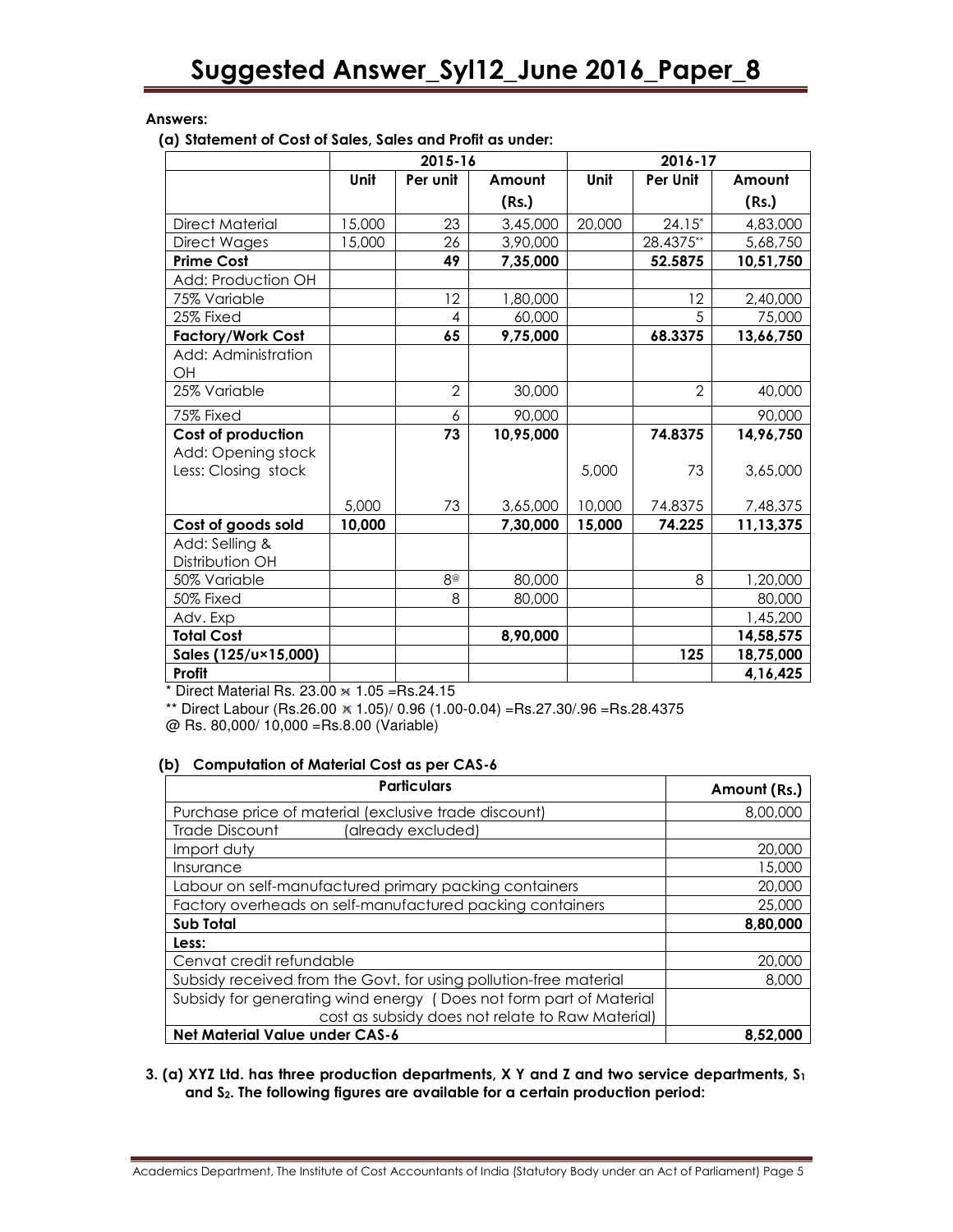| <b>Items of Overheads</b>           | Amount (Rs.) |
|-------------------------------------|--------------|
| <b>Indirect Wages</b>               | 16,000       |
| <b>Indirect Materials</b>           | 12,000       |
| <b>Depreciation - Machinery</b>     | 30,000       |
| <b>Depreciation - Building</b>      | 10,000       |
| <b>Rent, Rates and Taxes</b>        | 10,000       |
| <b>Electric Power for Lighting</b>  | 1,000        |
| <b>Electric Power for Machinery</b> | 15,000       |
| <b>General Expenses</b>             | 15,000       |

|                              | Total    | χ      | v        |        | S <sub>1</sub> | S <sub>2</sub> |
|------------------------------|----------|--------|----------|--------|----------------|----------------|
| <b>Direct Material (Rs.)</b> | 60,000   | 20,000 | 10,000   | 20,000 | 6,000          | 4,000          |
| <b>Direct Wages (Rs.)</b>    | 40,000   | 15,000 | 15,000   | 5,000  | 3,000          | 2,000          |
| Floor Area (Sft)             | 50.000   | 15,000 | 10.000   | 10.000 | 5.000          | 10,000         |
| Machinery<br>Value<br>οf     | 3,00,000 | 80,000 | 1,00,000 | 60,000 | 30,000         | 30,000         |
| (Rs.)                        |          |        |          |        |                |                |
| (HP) of<br>Horse Power       | 150      | 60     | 50       | 30     | 5              | 5              |
| <b>Machinery</b>             |          |        |          |        |                |                |
| Number of lights points      | 50       | 15     | 10       | 10     | 10             | 5              |
| Labour Hours                 | 15,000   | 5,000  | 5,000    | 2,000  | 1,000          | 2,000          |

 $10<sup>10</sup>$ Prepare a statement showing the distribution of overheads among the production and service departments on the most equitable basis.

### (b) How should the following items be treated as per CAS 7?

- (i) Unavoidable idle time
- (ii) Normal idle time
- (iii) Abnormal idle time. 5

### Answers:

### (a) Departmental Overhead Distribution Summary

| Particular                      | Basis of               | Total    | Production Depts. |           |           |             |             |
|---------------------------------|------------------------|----------|-------------------|-----------|-----------|-------------|-------------|
|                                 | apportionment          | (Rs.)    | $X$ (Rs.)         | $Y$ (Rs.) | $Z$ (Rs.) | $S_1$ (Rs.) | $S_2$ (Rs.) |
| Indirect<br>Wages               | Direct Wages           | 16,000   | 6,000             | 6,000     | 2,000     | 1,200       | 800         |
| Indirect<br>Material            | Direct material        | 12,000   | 4,000             | 2,000     | 4,000     | 1,200       | 800         |
| Depreciation<br>on Machinery    | Value of<br>Machine    | 30,000   | 8,000             | 10,000    | 6,000     | 3,000       | 3,000       |
| Depreciation<br>on Buildings    | Floor Area             | 10,000   | 3,000             | 2,000     | 2,000     | 1,000       | 2,000       |
| Rent, Rates &<br>Taxes          | Floor Area             | 10,000   | 3,000             | 2,000     | 2,000     | 1,000       | 2,000       |
| Electric Power<br>for lighting  | No. of light<br>Points | 1,000    | 300               | 200       | 200       | 200         | 100         |
| Electric Power<br>for machinery | H.P. of<br>machinery   | 15,000   | 6,000             | 5,000     | 3,000     | 500         | 500         |
| General<br>Expenses             | Labour Hours           | 15,000   | 5,000             | 5,000     | 2,000     | 1,000       | 2,000       |
| Total                           |                        | 1,09,000 | 35,300            | 32,200    | 21,200    | 9,100       | 11,200      |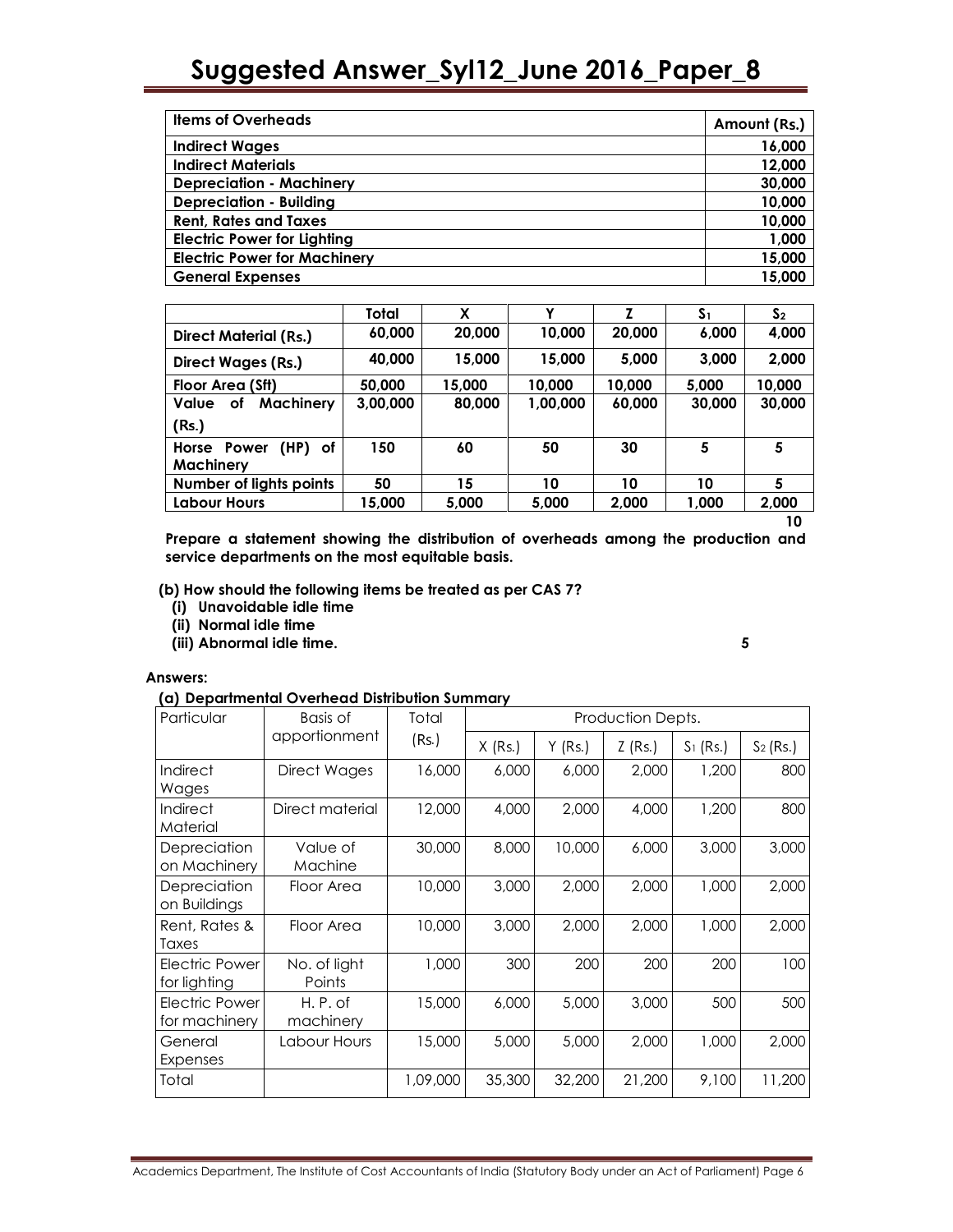(b) As per CAS-7, Idle Time cost shall be assigned directly to the cost object or treated as overheads depending on the economic feasibility and specific circumstances causing such idle time.

Treatments of different categories of idle time are as follows:-

- (i) Unavoidable Idle Time would be booked for insignificant periods, in Cost Accounts, this is allowed to remain merged in the Production Order or Standing Order Number on which the worker was otherwise employed.
- (ii) Normal Idle Time is booked to Factory or Works Overhead. For the purpose of effective control, each type of idle time, i.e. idle time classified according to the causes is allocated to a separate Standing Order Number.
- (iii) Abnormal Idle Time would usually be heavy in amount involving longer periods and would mostly be beyond the control of the management. Payment for such idle time is not included in Cost and is adjusted through the Costing Profit and Loss Account or included in Profit & Loss Account, when the accounts are integrated.

### 4. (a) The following information is given:

 Standard time allowed = 1 hour for 1 unit. Actual time taken by a worker = 32 hours for 40 units Standard Wage rate: Rs. 20 per unit or Rs. 20 per hour Calculate the earnings of the worker under –

- (i) Taylor's Differential Piece Rate System
- (ii) Merrick Differential Piece Rate System
- (iii) Gantt Task Bonus Plan (High piece rate = Rs.35/unit)
- (iv) Halsey Premium Plan
- (v) Rowan Plan 10
- (b) From the following information, compute the value of direct expenses per 100 bottles according to Cost Accounting Standards:

K Ltd. is a company making special ointments for pain relief. The following data is given:

- (i) In order that the ointment does not get sticky on patients' fingers, there is an additive with attractive fragrance, which is mixed with the medicine towards the end of the process before it is sent for packing. The company pays @ Rs. 5,000 per packet for the paste supplied by a contractor. This quantity is sufficient for 50 bottles of ointment. K Ltd. further pays a royalty of Rs. 25 per bottle that uses this paste.
- (ii) The special sealing of the bottles is done with manual intervention and the worker is paid at the rate of Rs. 5 per bottle specially sealed.
- (iii) The manufacture of the ointment has to ensure precise quantity of various inputs. Computer aided manufacture is used. The software development charges relating to such production is Re. 0.40 per bottle.
- (iv) The Government pays an incentive of Rs.22 per bottle produced.  $\qquad \qquad \, 5$

### Answers:

(a) Standard hours= 40; Actual Hours taken=  $32$ ;  $\cdot$  Savings= 8 Hours.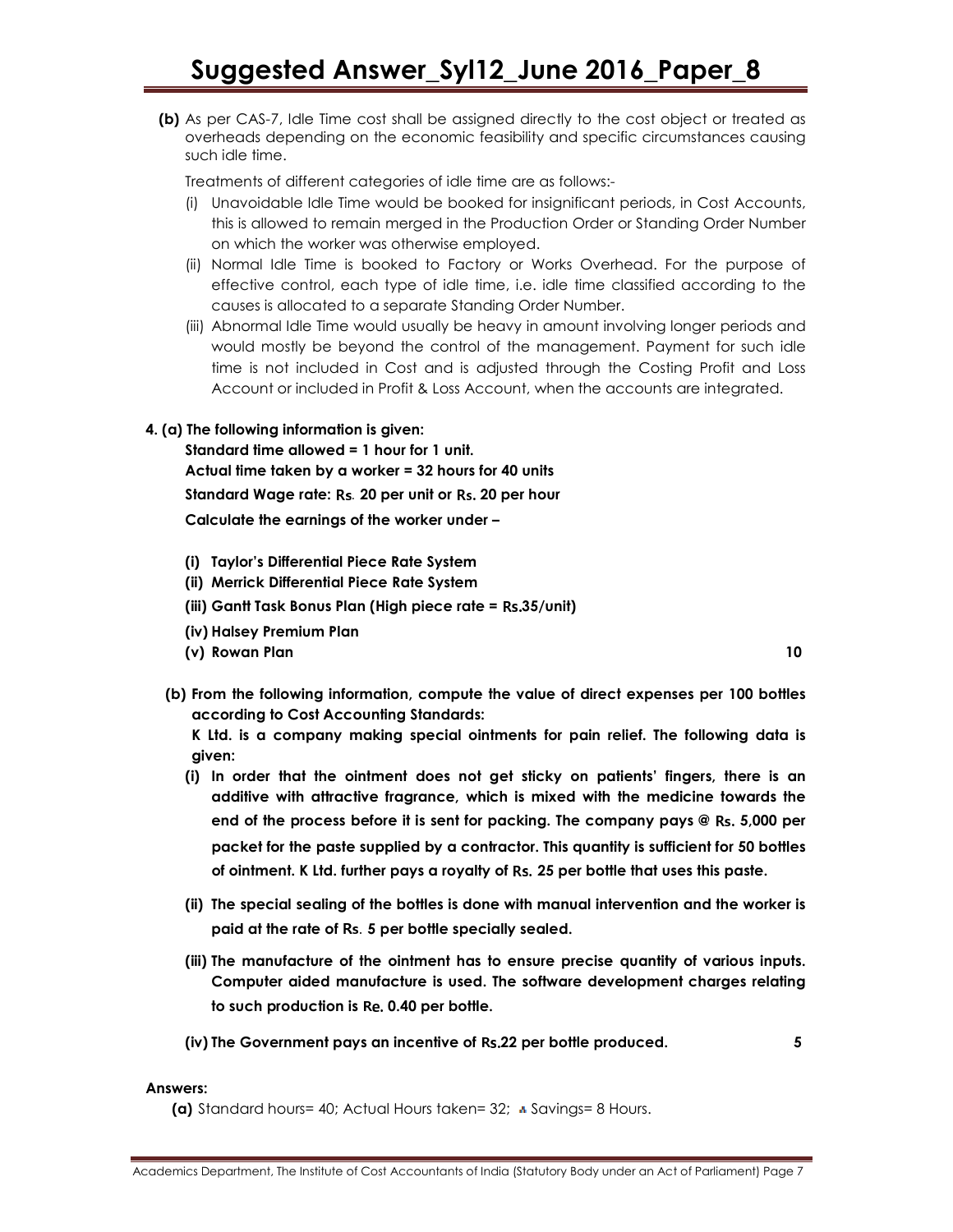|                    | Taylor's<br>Differential<br>Piece<br>Rate<br>System | Merrick<br>Differential<br>Piece rate<br>System | Gantt<br>Task<br><b>Bonus</b><br>Plan | Halsey<br>Premium<br>Plan                                                       | Rowan<br>Plan                                                                             | Total |
|--------------------|-----------------------------------------------------|-------------------------------------------------|---------------------------------------|---------------------------------------------------------------------------------|-------------------------------------------------------------------------------------------|-------|
| Earnings<br>in Rs. | 120% x<br>$40 \times 20$<br>$= 960$                 | 120% $\times$<br>$40 \times 20$<br>$= 960$      | $40 \times 35$<br>$= 1,400$           | $(32 \times 20)$<br>$+ (0.5 \times$<br>$8 \times 20 =$<br>$640 + 80$<br>$= 720$ | (32 x<br>$20) +$<br>$[(8/40) \times$<br>$(32 \times$<br>$(20) =$<br>640<br>$+128=$<br>768 |       |

### **Computation of Value of Direct Expenses per 100 Bottles as per CAS:**

| Sr.<br>No. | Item                              | Direct<br>Expense                                  | Direct<br>Expenses per<br>100 Bottles |
|------------|-----------------------------------|----------------------------------------------------|---------------------------------------|
| (i)        | Cost of special<br>additive paste | <b>No</b>                                          |                                       |
|            | <b>Royalty Payment</b>            | Yes; Rs. 25/<br>per bottle                         | <b>Rs. 2,500</b>                      |
| (ii)       | Sealing of bottle                 | Νo                                                 |                                       |
| (iii)      | Software Development<br>Charges   | <b>Yes: Re. 0.40</b><br>per bottle                 | <b>Rs. 40</b>                         |
| Less:      | Government Incentive              | <b>Yes</b> ; Rs. 22<br>per bottle(to<br>be netted) | -Rs. 2,200                            |
|            | Total                             |                                                    | <b>Rs.340</b>                         |

5. (a) A company requires 1,00,000 units of an item annually. The cost per unit is Rs.10.

Ordering cost is Rs. 500 per order and inventory carrying cost is 50% per unit per annum.

- (i) Find the Economic Order Quantity (EOQ).
- (ii) The supplier offers a discount of 3% for order quantity 4500-5999 and 3.5% for order quantity 6000 and above. Work out a statement comparing the total inventory management costs for the EOQ, 4500 and 6000 units of order and comment on your findings. Advise the company on how much to order. 10
- (b) Write a short note on: (i) Profit Centre (ii) Responsibility Centre. How do they differ? 5

### Answers:

(i) **Calculation of Economic Order Quantity:** 

 $EOQ = \sqrt{2AO/C}$ , Where A =Amount , O = Ordering Cost and C =Carrying Cost

 $\therefore \text{EOQ} = \sqrt{\frac{2 \times 1,00,000 \times 500}{10 \times 0.5}} = \sqrt{10,00,00,000/5}$ 

 $\sqrt{2,00,00,000}$  = 4,472.14 say 4,472 Units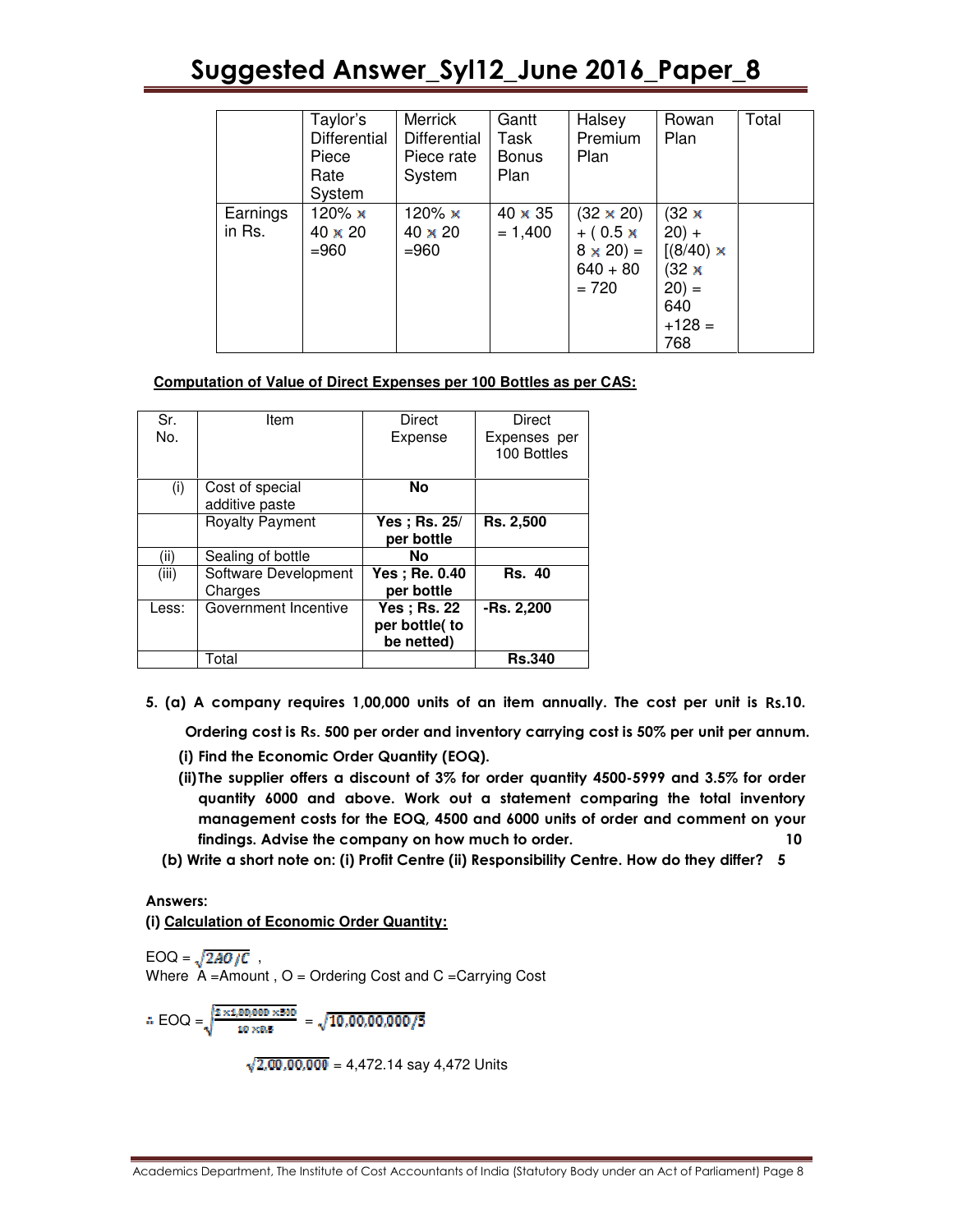|                                                                                               | Order Quantity-4,472 | 4,500    | 6,000    |
|-----------------------------------------------------------------------------------------------|----------------------|----------|----------|
|                                                                                               | Rs.                  | Rs.      | Rs.      |
| Purchase Cost:<br>$1,00,000 \times 10$<br>$=$                                                 | 10,00,000            |          |          |
| $1,00,000 \times 9.70$<br>$=$                                                                 |                      | 9,70,000 |          |
| $1,00,000 \times 9.65 =$                                                                      |                      |          | 9,65,000 |
| Ordering Cost @Rs. 500 per order<br>1,00,000 /4,472 = 22.36 = 23 Orders                       | 11,500               |          |          |
| $1,00,000/4,500 = 22.22 = 23$ Orders                                                          |                      | 11,500   |          |
| 1,00,000/6,000= 16.67 = 17 Orders                                                             |                      |          | 8,500    |
| Carrying Cost = $50\% \times$ Price $\times$ q/2<br>$0.5 \times 10 \times 4,472/2$            |                      |          |          |
| $\qquad \qquad =\qquad \qquad$<br>$0.5 \times 9.70 \times 4.500/2$<br>$\sim$ $\sim$ $\approx$ | 11,180               | 10,913   |          |
| $0.5 \times 9.65 \times 6,000/2$<br>$=$                                                       |                      |          | 14,475   |
|                                                                                               |                      |          |          |
| <b>Total Inventory Management Cost</b>                                                        | 10,22,680            | 9,92,413 | 9,87,975 |

Comparison as above shows that at 6,000 order quantity, the total inventory cost is the least. At a purchase price of Rs. 9.65, carrying cost per unit will be Rs. 4.825, which is slightly lower than Rs. 5.00 taken for EOQ. [10]

### **Alternative Solution (Students may compute Ordering Cost with decimal points:)**

### **Calculation of Economic Order Quantity:**

 $EOQ = \sqrt{2AO/C}$ , Where  $A =$ Amount,  $O =$ Ordering Cost and  $C =$ Carrying Cost  $\therefore \, \text{EOQ} = \sqrt{\frac{2 \times 1,00,000 \times 500}{10 \times 0.5}} \, = \sqrt{10,00,00,000/5}$  $\sqrt{2,00,00,000}$  = 4,472.14 say 4,472 Units

|                                                 | Order Quantity- 4,472 | 4,500    | 6,000    |
|-------------------------------------------------|-----------------------|----------|----------|
|                                                 | Rs.                   | Rs.      | Rs.      |
| Purchase Cost:                                  |                       |          |          |
| $1,00,000 \times 10$<br>$=$                     | 10,00,000             |          |          |
| $1,00,000 \times 9.70$<br>$=$                   |                       | 9,70,000 |          |
| $1,00,000 \times 9.65$<br>$=$                   |                       |          | 9,65,000 |
| Ordering Cost @Rs. 500 per order                |                       |          |          |
| 1,00,000 /4,472 = 22.36 Orders                  | 11,181                |          |          |
| $1,00,000/4,500 = 22.22$ Orders                 |                       | 11,111   |          |
| 1,00,000/6,000= 16.67 Orders                    |                       |          | 8,333    |
| Carrying Cost = 50% $\times$ Price $\times$ q/2 |                       |          |          |
| $0.5 \times 10 \times 4,472/2$<br>$=$           | 11,180                |          |          |
| $0.5 \times 9.70 \times 4,500/2$<br>$=$         |                       | 10,913   |          |
| $0.5 \times 9.65 \times 6,000/2$                |                       |          | 14,475   |
| <b>Total Inventory Management Cost</b>          | 10,22,361             | 9,92,024 | 9,87,808 |

Comparison as above shows that at 6,000 order quantity, the total inventory cost is the least. At a purchase price of Rs. 9.65, carrying cost per unit will be Rs. 4.825, which is slightly lower than Rs. 5.00 taken for EOQ.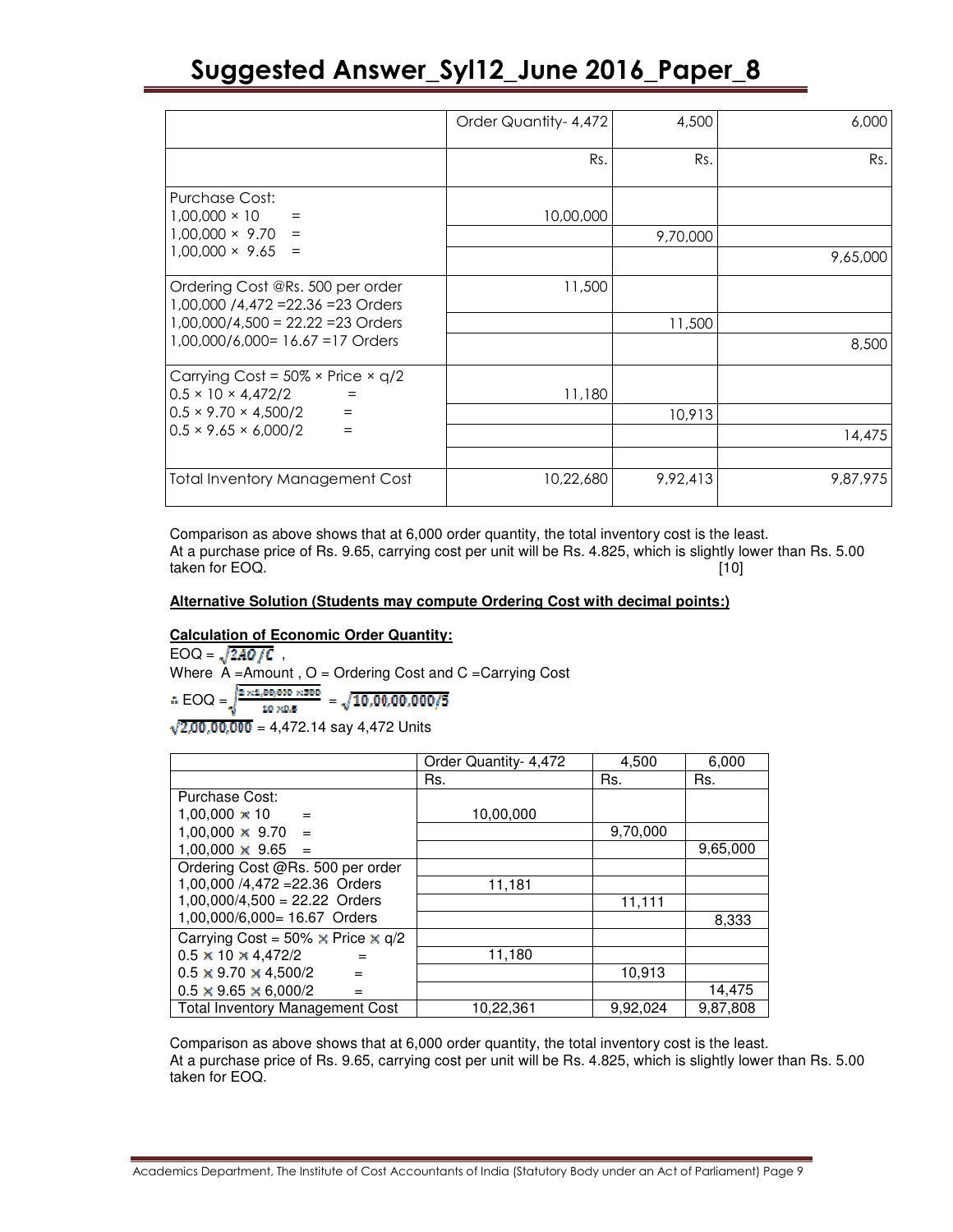### **Ans. To Q. No. 5(b):**

### **Profit Centre:**

Profit centre is a segment of a business that is responsible for all the activities involved in the production and sales of products, systems and services. Thus, a profit centre encompasses both costs that it incurs and revenue that it generates. Profit centres are created to delegate responsibility to individuals and measure their performance. In the concept of responsibility accounting, profit centres are sometimes also responsible for the investment made for the centre. The profit is related to the invested capital. Such a profit centre may also be termed as investment centre.

### **Responsibility Centre:**

A responsibility centre in cost accounting denotes a segment of a business organization for the activities of which responsibility is assigned to a specific person. Thus, a factory may be split into a number of centres and a supervisor is assigned with the responsibility of each centre. All costs relating to centre are collected and the Manager responsible for such a cost centre is judged by reference to the activity levels achieved in relation to costs. Even an individual machine may be treated as responsibility centre for cost control and cost reduction.

They differ in the following aspects:

- i) Profit Centre relates to a business segment responsible for costs and revenue. It may be extended to be responsible even for the investment made for the centre.
- ii) Responsibility centre relates to activity levels achieved in relation to costs. It is meant for cost control and cost reduction.

### SECTION – C

### Answer any two questions from question numbers 6, 7 and 8. Each question carries 15 marks

### 6. (a) The following information is given to you as on 31-03-2016 for a company:

| <b>Current Ratio</b>                                         | 2.5      |
|--------------------------------------------------------------|----------|
| Liquid Ratio                                                 | 1.5      |
| <b>Fixed Assets (net)</b>                                    | 1,80,000 |
| <b>Working Capital</b>                                       | 60,000   |
| <b>Reserves and Surplus</b>                                  | 40,000   |
| <b>Bank Overdraft (Short term)</b>                           | 10,000   |
| Assume that there is no long term loan or fictitious assets. |          |

Make a statement of proprietary fund and match it with fixed assets and as many details of current assets net of current liabilities. 8

(b) A company plans to sell 48000 units next year. The following information is given:

| <b>Raw Materials</b>         | $=$ Rs.100(per unit) |
|------------------------------|----------------------|
| <b>Manufacturing expense</b> | $=$ Rs.30(per unit)  |
| Selling cost                 | $=$ Rs.20(per unit)  |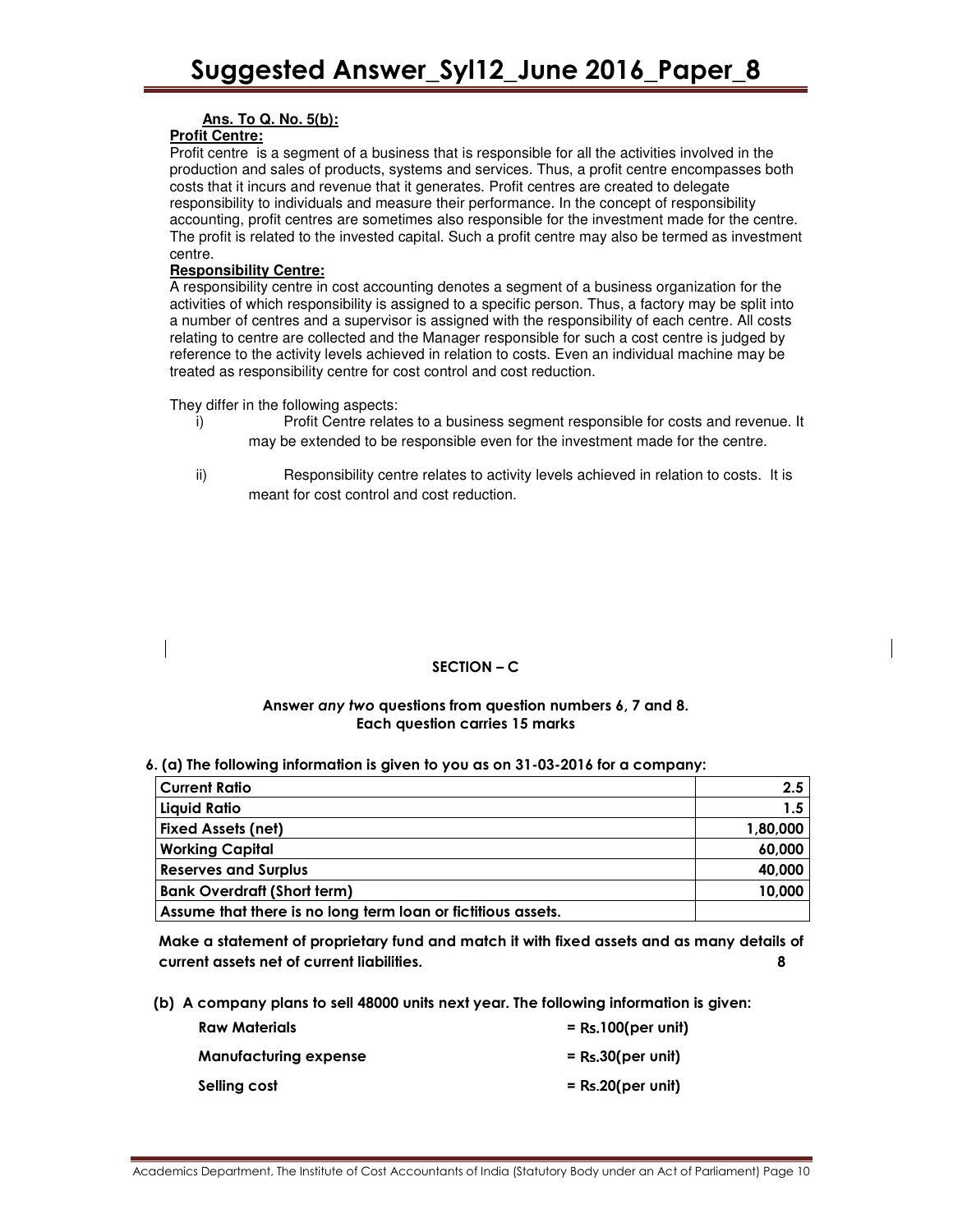| <b>Selling Price</b>                                                                         | $=$ Rs.180 (per unit)                                                    |
|----------------------------------------------------------------------------------------------|--------------------------------------------------------------------------|
| <b>Average Cash balance</b>                                                                  | $=$ Rs.1,20,000                                                          |
| The duration at various stages is expected to be as follows:<br>Raw materials stage 2 months |                                                                          |
| complete)                                                                                    | Work in progress 1 month (Row Materials 100% complete; Manufacturing 25% |
| Finished goods 1 month                                                                       |                                                                          |
| Debtors 1 month                                                                              |                                                                          |
| Assume uniform sales of 4000 units per month.                                                |                                                                          |
| Estimate the gross working capital requirement taking                                        |                                                                          |
| (i) Debtors at Cost;                                                                         |                                                                          |
| (ii) Debtors at Sales Value.                                                                 |                                                                          |
| Answers:                                                                                     |                                                                          |
| <u>Ans. To Q. No. 6(a):</u>                                                                  |                                                                          |
|                                                                                              |                                                                          |

Current Assets/ Current Liabilities = 2.5 ; Current Assets – Current Liabilities = Rs. 60,000  $\cdot$  1.5 Current liabilities = Rs.60,000  $\therefore$  Current liabilities = Rs.60,000/1.5 = Rs.40,000 Current Assets = Rs.  $60,000 +$  Current Liabilities or, Rs. $(60,000 + 40,000) =$ Rs.1,00,000 Bank Overdraft is not excluded from Current Liabilities as it is stated to be "short term"

- Liquid Ratio (Quick Ratio) = (Current Assets Stock) / Current Liabilities = 1.5 or,
- Rs.  $1,00,000 -$  Stock = Rs.  $1.5 \times 40,000 (=$  Rs. 60,000)
- $\therefore$  Stock = Rs. 40,000
- Current Assets Rs. 1,00,000 Stock Rs. 40,000 =Debtors and Cash Rs. 60,000 Share Capital =  $Rs. 2,00,000$

| <b>Liabilities</b>         | Amount   | <b>Assets</b>          | Amount   |
|----------------------------|----------|------------------------|----------|
|                            | (Rs.)    |                        | (Rs.)    |
| <b>Share Capital</b>       | 2,00,000 | <b>Fixed Assets</b>    | 000,08,1 |
| Reserves                   | 40,000   | <b>Current Assets:</b> |          |
|                            |          | Stock                  | 40,000   |
| <b>Current Liabilities</b> | 40,000   | Cash and Debtors       | 60,000   |
| Total                      | 2,80,000 | Total                  | 2,80,000 |

### **Ans. To Q. No. 6(b):**

### Statement of Gross Working Capital

| Item                              | Workings                                      | Amount (Rs.) |
|-----------------------------------|-----------------------------------------------|--------------|
| <b>Current Assets</b>             |                                               |              |
| Raw Materials                     | $4000 \times 2 \times 100$                    | 8,00,000     |
| WIP:                              |                                               |              |
| <b>Materials</b>                  | $4000 \times 100 \times 100\% \times 1$ month | 4,00,000     |
| Manufacturing Expenses            | $4000 \times 30 \times 25\% \times 1$ month   | 30,000       |
| <b>Finished Goods</b>             | $4000 \times 130 \times 1$ month              | 5,20,000     |
| Debtors (at cost)                 | $4000 \times 150 \times 1$ month              | 6,00,000     |
| Cash                              |                                               | 1,20,000     |
| <b>Total Gross WC Requirement</b> |                                               | 24,70,000    |

If Debtors are at Sales, add profit of Rs.30 per unit. Debtors will be  $30 \times 4,000 = \text{Rs}.1,20,000$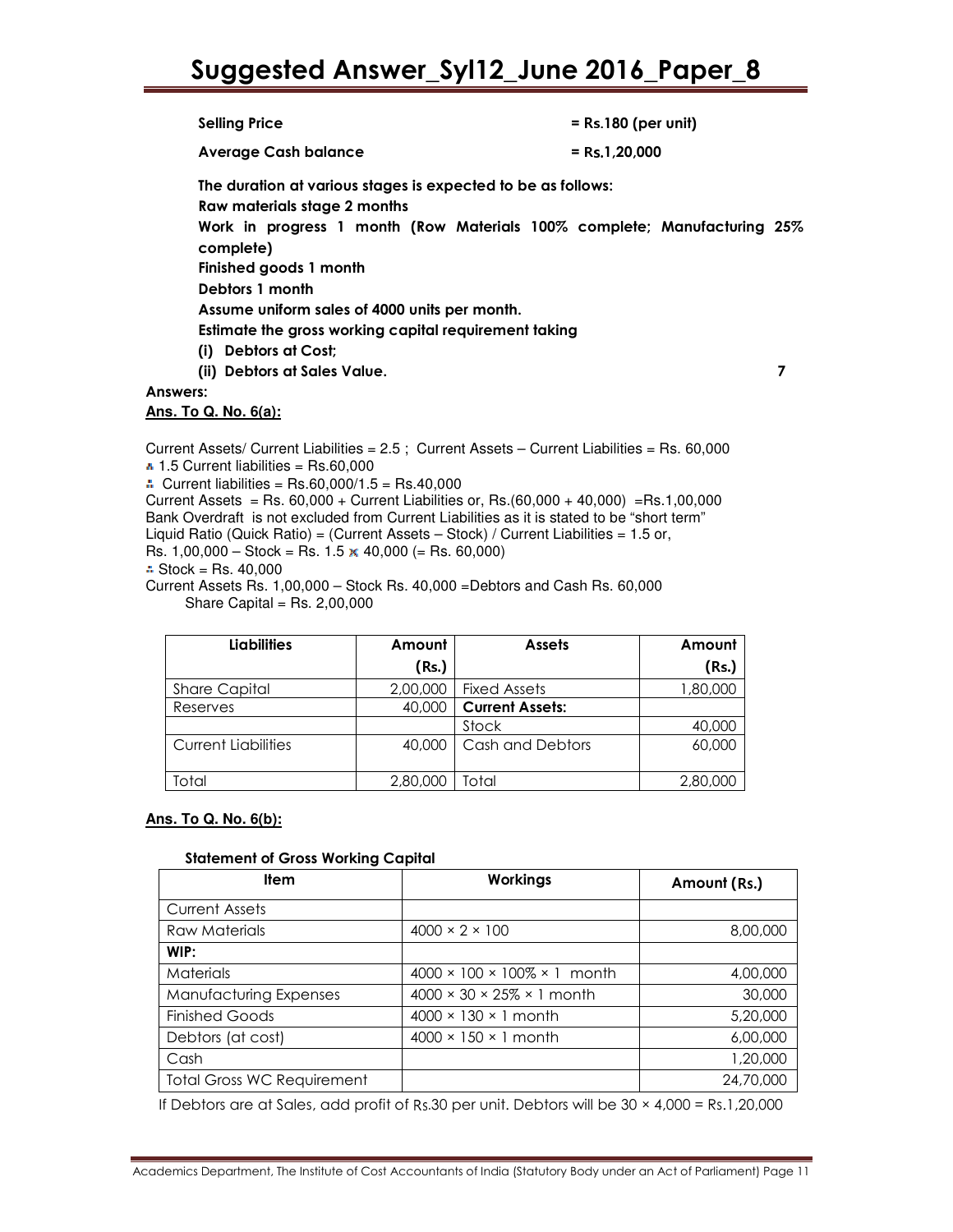more than the above figure. i.e. 7,20,000 Then, Gross WC= 25,90,000

### Alternative Presentation:

|                                                | <b>RM</b> | <b>WIP</b>     | FG             | <b>Debtors</b> | Total | Working                                | Amount<br>Rs.         |
|------------------------------------------------|-----------|----------------|----------------|----------------|-------|----------------------------------------|-----------------------|
| <b>RM</b>                                      | 2m        | 1 <sub>m</sub> | 1 <sub>m</sub> | 1m             | 5m    | $\times$ 100<br>5.<br>$\times$<br>4000 | 20,00,000             |
| Mfg. expenses                                  |           | .25            |                |                | 2.25m | $2.25 \times 30 \times$<br>4000        | 2,70,000              |
| Selling exp                                    |           |                |                |                |       | $1 \times 20$<br>×4000                 | 80,000                |
| Profit                                         |           |                |                |                |       | $1 \times 30$<br>×4000                 | 1,20,000              |
| Cash                                           |           |                |                |                |       |                                        | 1,20,000              |
| <b>Total Gross WC(Debtors</b><br>at sales)     |           |                |                |                |       |                                        | 25,90,000             |
| Less : Profit<br>Gross WC (Debtors at<br>Cost) |           |                |                |                |       |                                        | 1,20,000<br>24,70,000 |

7. (a) MN Ltd. wishes to evaluate two mutually exclusive proposals to acquire a machine. Machines M and N are being considered, each costing Rs. 2,00,000 and having an estimated life of 5 years and 4 years respectively. Both have nil salvage value. The anticipated cash inflows after adjustment of taxes for M and N are given below:

| <b>End of Year</b> | <b>Machine M</b> | <b>Machine N</b> |
|--------------------|------------------|------------------|
|                    | 70,000           | 1,00,000         |
|                    | 60,000           | 90.000           |
| J                  | 60,000           | 80,000           |
|                    | 50,000           | 40,000           |
|                    | 90,000           | <b>Nil</b>       |

 Find the accounting rate of return and net present value for both the machines and advise MN Ltd. which machine should be bought. The required rate of return is 10% p.a.

Present Value factor for 10%

| <b>End of Year</b> |      |      |      |      |      |
|--------------------|------|------|------|------|------|
|                    | .909 | .826 | .751 | .683 | .621 |
|                    |      |      |      |      |      |

(b) ABC Ltd. has the following book value capital structure as on 31st March, 2016:

| <b>Particulars</b>      | Amount Rs. |
|-------------------------|------------|
| Equity share capital    | 40.00.000  |
| 11.5% Preference shares | 10,00,000  |
| 10% Debentures          | 30.00.000  |
|                         | 80.00.000  |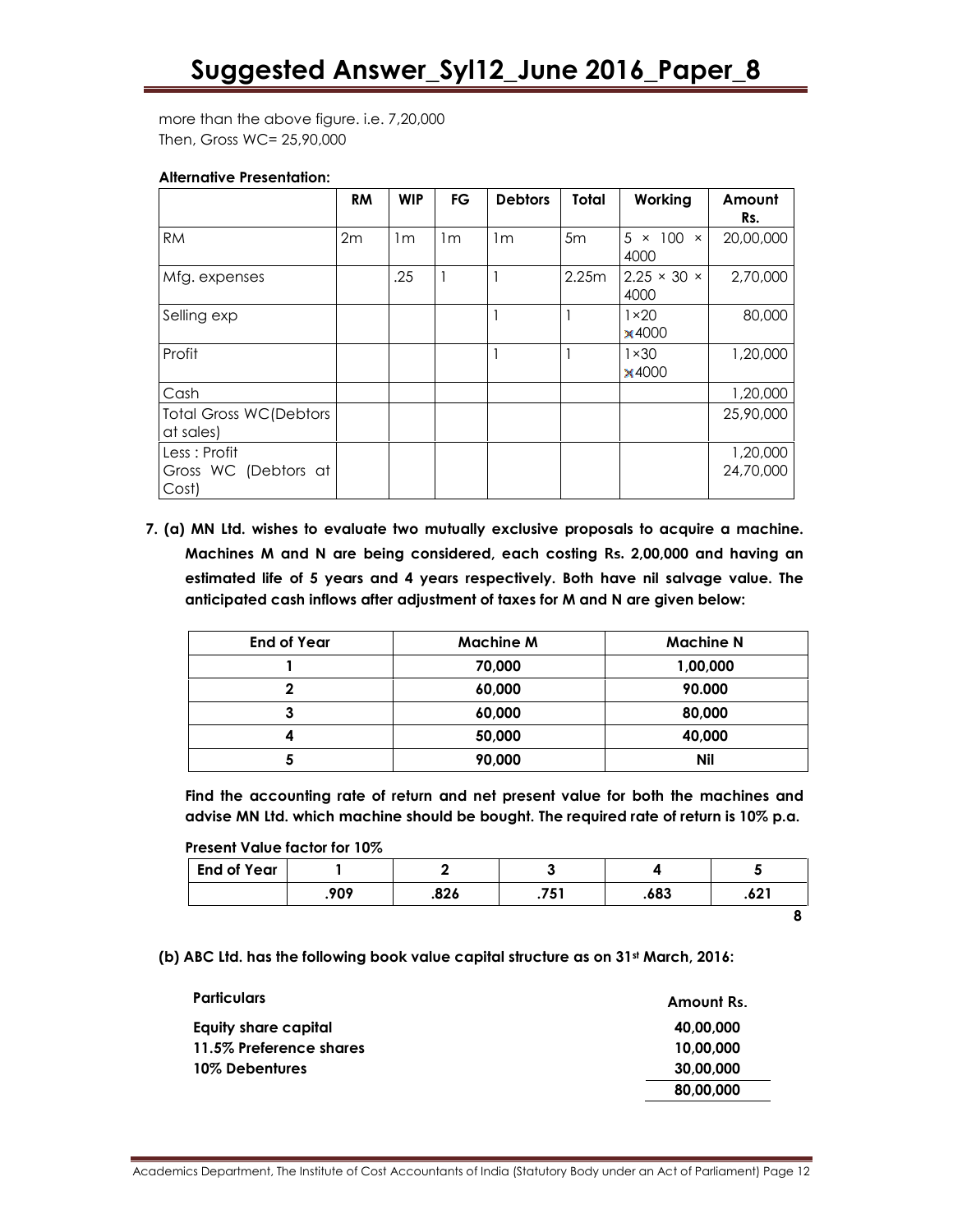The equity share of the company sells for Rs. 20. It is expected that next year the company will pay a dividend of Rs. 2 per equity share, which is expected to grow at 5% p.a. forever. Assume a 35% corporate tax rate.

Using book value weight:

- (i) Compute weighted average cost of capital (WACC) of the company based on the existing capital structure.
- (ii) Compute the new WACC, if the company raises an additional Rs. 20 lakhs debt by issuing 12% debentures, at par Rs. 100 which would result in increasing the expected equity dividend to Rs. 2.40 and leave the growth rate unchanged, but the price of equity share will fall to Rs. 16 per share.

7

### Answers:

(a) Ranking of Proposals

| Year           | Cash Inflow |           | P.V. Factor         | Total P.V. |           |
|----------------|-------------|-----------|---------------------|------------|-----------|
|                | $M$ (Rs.)   | $N$ (Rs.) | $(10\% \text{ pa})$ | $M$ (Rs.)  | $N$ (Rs.) |
|                | 70,000      | 1,00,000  | 0.909               | 63,630     | 90,900    |
| $\overline{2}$ | 60,000      | 90,000    | 0.826               | 49,560     | 74,340    |
| 3              | 60,000      | 80,000    | 0.751               | 45,060     | 60,080    |
| $\overline{4}$ | 50,000      | 40,000    | 0.683               | 34,150     | 27,320    |
| 5              | 90,000      |           | 0.621               | 55,890     |           |
|                |             |           |                     | 2,48,290   | 2,52,640  |
| Less:          |             |           |                     | 2,00,000   | 2,00,000  |
| Cash           |             |           |                     |            |           |
| Outflow        |             |           |                     |            |           |
| Net P.V.       |             |           |                     | 48,290     | 52,640    |

Average Rate of Return:

AverageProfit × 100 AverageInvestment

 Note: [For evaluation of ARR the average investment has been taken at half of the initial cost for all the two machines]

 $M = 70,000 + 60,000 + 60,000 + 50,000 + 90,000 = 3,30,000 \div 5 = \text{Rs}.66,000$ 

 $N= 1,00,000 + 90,000 + 80,000 + 40,000$ 

 $= 3,10,000 \div 4 = \text{Rs } 77,500$ 

 $M$  ARR =  $\frac{AVProfit}{AVЙ}$ AVInvestment × 100 = Average Cash-in-flow-Depreciation  $=\frac{66,000-40,000}{\sqrt{100}} \times 100$ 1,00,000  $= 26\%$  N 100 1,00,000  $=\frac{77,500 - 50,000}{27.5\%} \times 100$  = 27.5%

Rank: Machine 'N' to be selected under both the methods.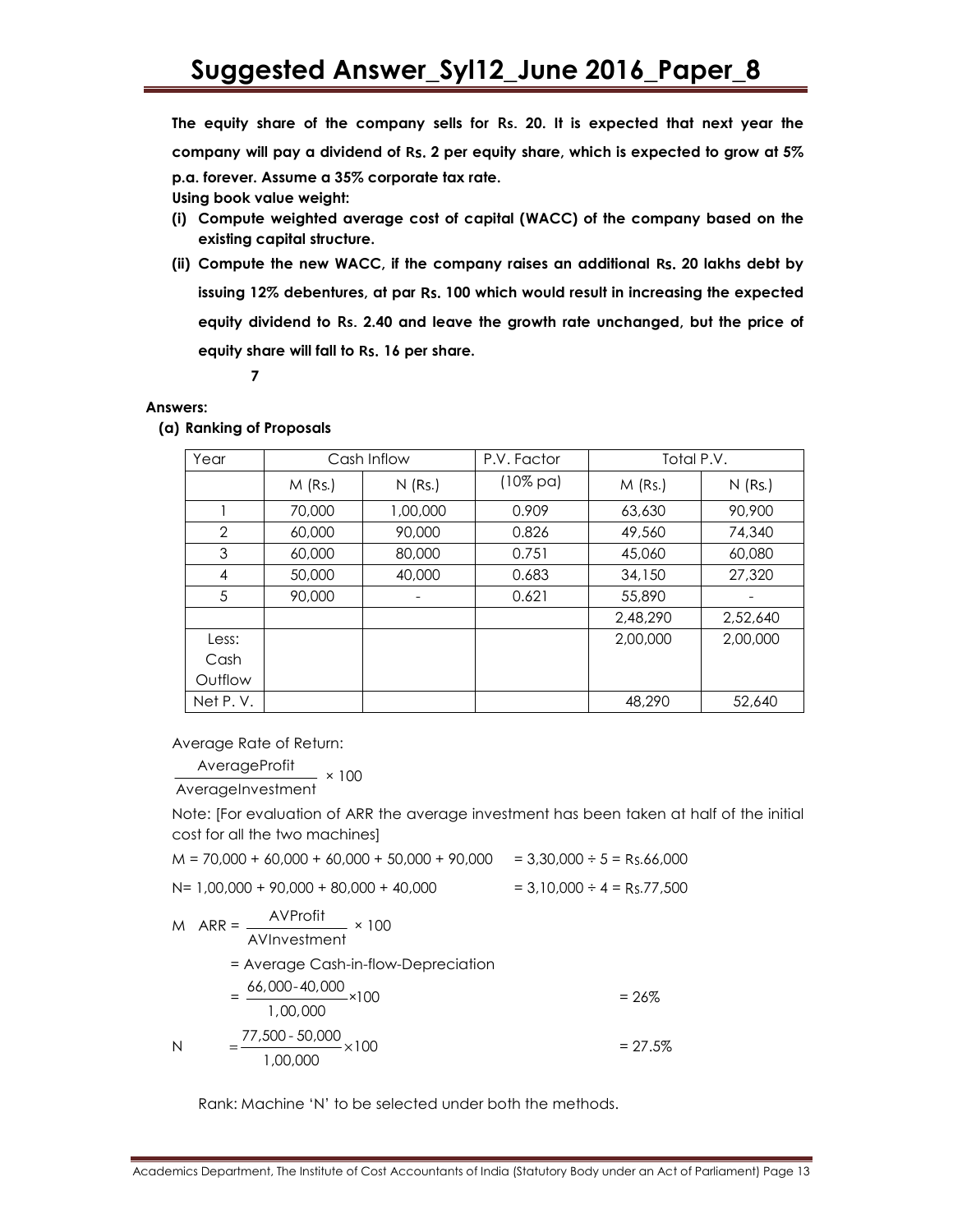(b) WACC based on existing capital structure:

- (i) Cost of equity capital  $= 2/20 + 0.05 = 0.15$  or 15%
- 
- (ii) Cost of preference share capital  $= 11.5/100 = 0.115$  or  $11.5\%$
- (iii) Cost of debentures  $= 10\%$  (1-0.35) = 6.5%

WACC (based on book values):

| Source of Capital           | <b>Book Values</b> | Weight | Post-tax Cost | Weighted |
|-----------------------------|--------------------|--------|---------------|----------|
|                             | Rs.                |        |               | Cost %   |
| <b>Equity Share Capital</b> | 40,00,000          | 0.500  | 15            | 7.50     |
| Preference Share            | 10,00,000          | 0.125  | 11.5          | 1.44 or  |
| Capital                     |                    |        |               | 1.4375   |
| 10% Debentures              | 30,00,000          | 0.375  | 6.50          | 2.44 or  |
|                             |                    |        |               | 2.4375   |
| Total                       | 80,00,000          | 1.000  |               | 11.38 or |
|                             |                    |        |               | 11.375   |

WACC (based revised capital structure)

| (i) Cost of equity capital            | $= 2.40/16 + 0.05$ | $= 0.20$ or 20%      |
|---------------------------------------|--------------------|----------------------|
| (ii) Cost of preference share capital | $= 11.5/100$       | $=0.115$ or $11.5\%$ |
| (iii) Cost of 10% debentures          | $= 10\%$ (1-0.35)  | $= 6.5\%$            |
| (iv) Cost of 12% debentures           | $= 12\%$ (1-0.35)  | $= 7.8\%$            |

WACC (based on book values, after raising additional finance by issue of 12% debentures):

| Source of Capital           | <b>Book Values</b> | Weight | Post-tax Cost | Weighted |
|-----------------------------|--------------------|--------|---------------|----------|
|                             | Rs.                |        |               | Cost %   |
| <b>Equity Share Capital</b> | 40,00,000          | 0.400  | 20            | 8.00     |
| Preference Share            | 10,00,000          | 0.100  | 11.5          | 1.15     |
| Capital                     |                    |        |               |          |
| 10% Debentures              | 30,00,000          | 0.300  | 6.50          | 1.95     |
| 12% Debentures              | 20,00,000          | 0.200  | 7.80          | 1.56     |
| Total                       | 1,00,00,000        | 1.000  |               | 12.66    |

8. (a) Calculate the degree of Operating Leverage, degree of Financial Leverage and the degree of Combined Leverage for the following firms and also interpret the result obtained:

|                                     | Firm X | Firm Y | Firm Z   |
|-------------------------------------|--------|--------|----------|
| (i)<br>Output (units)               | 80000  | 22500  | 1,50,000 |
| (ii) Variable Cost per unit (Rs.)   | 1.50   | 1.10   | 1.20     |
| (iii)<br>Fixed Cost (Rs.)           | 10,000 | 20,000 | 8.000    |
| (iv)Interest on Loan Fund (Rs.)     | 6,000  | 10,000 | ۰        |
| Selling price per unit (Rs.)<br>(v) | 2.50   | 5.00   | 1.50     |

Academics Department, The Institute of Cost Accountants of India (Statutory Body under an Act of Parliament) Page 14